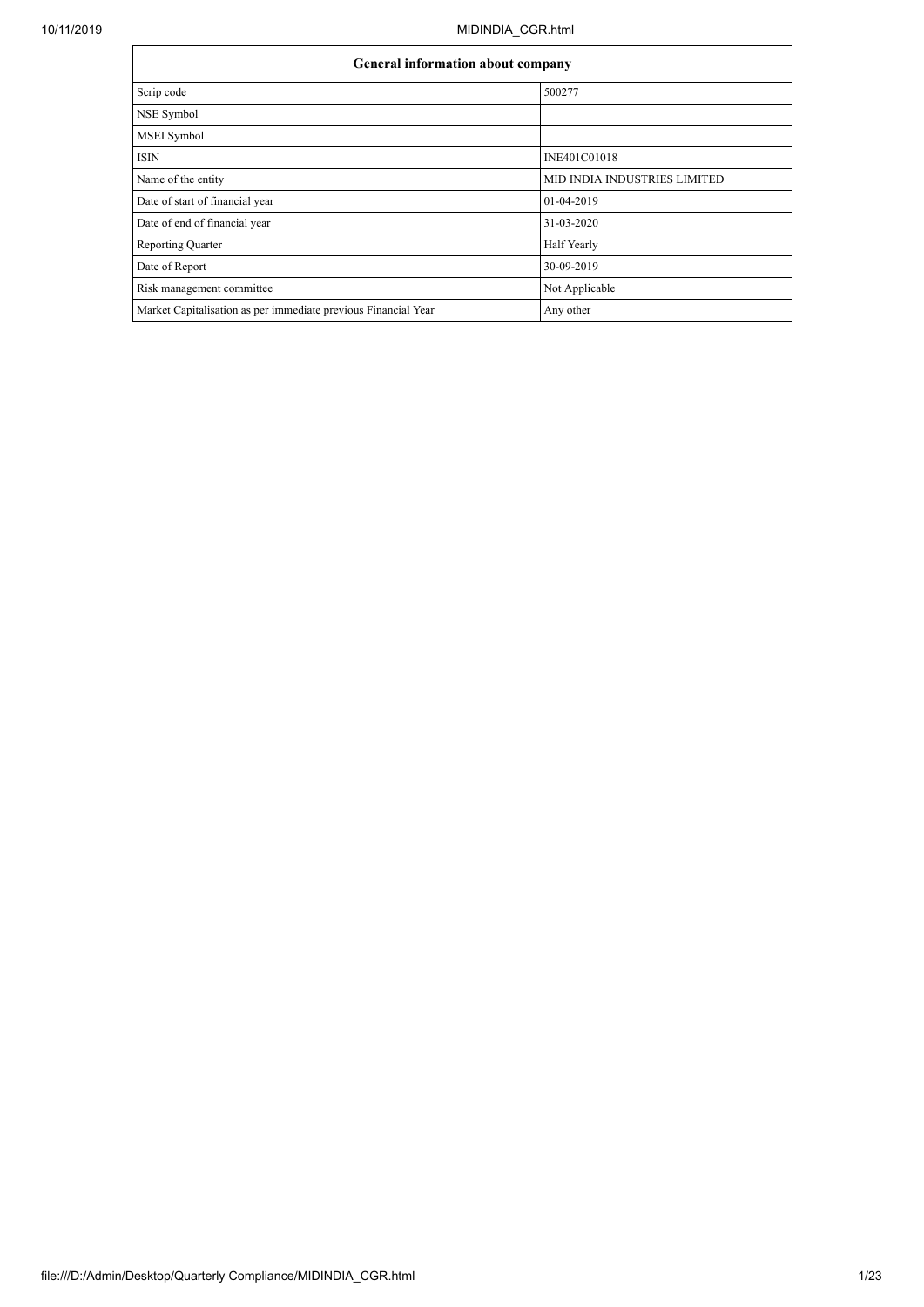## **Annexure I**

## **Annexure I to be submitted by listed entity on quarterly basis**

## **I. Composition of Board of Directors**

|                    |            |            |                                                |                               |                               |                          | Disclosure of notes on composition of board of directors explanatory |                            |                      |                                            | Textual Information(1)                                                                                                                   |                                                                                                                                                     |                                                                                                                                                                   |                                                                                                                                                                                     |
|--------------------|------------|------------|------------------------------------------------|-------------------------------|-------------------------------|--------------------------|----------------------------------------------------------------------|----------------------------|----------------------|--------------------------------------------|------------------------------------------------------------------------------------------------------------------------------------------|-----------------------------------------------------------------------------------------------------------------------------------------------------|-------------------------------------------------------------------------------------------------------------------------------------------------------------------|-------------------------------------------------------------------------------------------------------------------------------------------------------------------------------------|
|                    |            |            |                                                |                               |                               |                          | Wether the listed entity has a Regular Chairperson No                |                            |                      |                                            |                                                                                                                                          |                                                                                                                                                     |                                                                                                                                                                   |                                                                                                                                                                                     |
|                    |            |            |                                                |                               |                               |                          | Whether Chairperson is related to MD or CEO No                       |                            |                      |                                            |                                                                                                                                          |                                                                                                                                                     |                                                                                                                                                                   |                                                                                                                                                                                     |
| ٠<br>$\mathcal{F}$ | PAN        | <b>DIN</b> | Category 1<br>of directors                     | Category 2<br>of<br>directors | Category<br>3 of<br>directors | Date<br>of<br>Birth      | <b>Initial Date</b><br>of<br>appointment                             | Date of Re-<br>appointment | Date of<br>cessation | Tenure<br>of<br>director<br>(in<br>months) | No of<br>Directorship in<br>listed entities<br>including this<br>listed entity<br>(Refer<br>Regulation 17A<br>of Listing<br>Regulations) | No of Independent<br>Directorship in<br>listed entities<br>including this<br>listed entity (Refer<br>Regulation 17A(1)<br>of Listing<br>Regulations | Number of<br>memberships in<br>Audit/ Stakeholder<br>Committee(s)<br>including this listed<br>entity (Refer<br>Regulation 26(1) of<br><b>Listing Regulations)</b> | No of post of<br>Chairperson in Audit/<br>Stakeholder Committee<br>held in listed entities<br>including this listed<br>entity (Refer<br>Regulation 26(1) of<br>Listing Regulations) |
|                    | AEAPS5762D | 01548011   | Executive<br>Director                          | Not<br>Applicable             | MD                            | $13 -$<br>$10-$<br>1969  | 14-11-2014                                                           |                            |                      |                                            |                                                                                                                                          | $\Omega$                                                                                                                                            | $\Omega$                                                                                                                                                          | $\Omega$                                                                                                                                                                            |
| T<br>R             | ADKPS7362N | 01591062   | Executive<br>Director                          | Not<br>Applicable             |                               | $14-$<br>$01 -$<br>1960  | 24-05-2019                                                           |                            |                      |                                            |                                                                                                                                          |                                                                                                                                                     | $\Omega$                                                                                                                                                          |                                                                                                                                                                                     |
|                    | ADIPJ7421K | 01548417   | Non-<br>Executive -<br>Independent<br>Director | Not<br>Applicable             |                               | $27 -$<br>$10-$<br>1967  | 01-06-2011                                                           | 01-04-2019                 |                      | 60                                         |                                                                                                                                          |                                                                                                                                                     |                                                                                                                                                                   |                                                                                                                                                                                     |
|                    | ACQPJ6448K | 00380080   | Non-<br>Executive -<br>Independent<br>Director | Not<br>Applicable             |                               | $22 -$<br>$07 -$<br>1973 | 30-04-2002                                                           | 01-04-2019                 |                      | 60                                         |                                                                                                                                          |                                                                                                                                                     |                                                                                                                                                                   | $\Omega$                                                                                                                                                                            |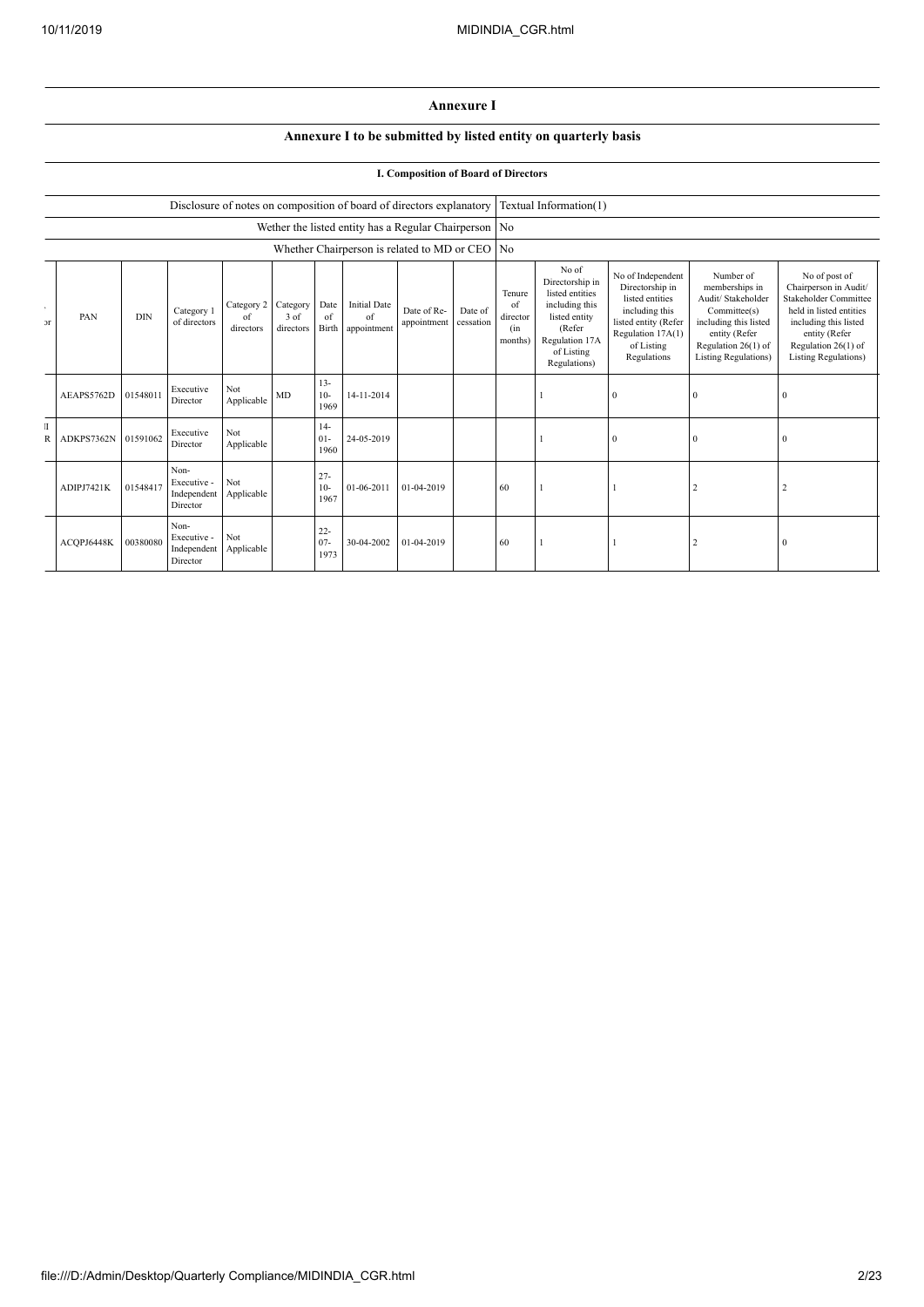|    |                      | <b>I. Composition of Board of Directors</b><br>Disclosure of notes on composition of board of directors explanatory |            |          |                                                |                               |                               |                       |                                          |                                                                                  |                      |                                            |                                                                                                                                                |                                                                                                                                                                      |                                                                                                                                                                          |                                                                                                                                                                                                            |
|----|----------------------|---------------------------------------------------------------------------------------------------------------------|------------|----------|------------------------------------------------|-------------------------------|-------------------------------|-----------------------|------------------------------------------|----------------------------------------------------------------------------------|----------------------|--------------------------------------------|------------------------------------------------------------------------------------------------------------------------------------------------|----------------------------------------------------------------------------------------------------------------------------------------------------------------------|--------------------------------------------------------------------------------------------------------------------------------------------------------------------------|------------------------------------------------------------------------------------------------------------------------------------------------------------------------------------------------------------|
| Sr | Title<br>(Mr)<br>Ms) | Name of<br>the<br>Director                                                                                          | PAN        | DIN      | Category 1<br>of directors                     | Category 2<br>of<br>directors | Category<br>3 of<br>directors | Date<br>of<br>Birth   | <b>Initial Date</b><br>of<br>appointment | Wether the listed entity has a Regular Chairperson<br>Date of Re-<br>appointment | Date of<br>cessation | Tenure<br>of<br>director<br>(in<br>months) | No of<br>Directorship<br>in listed<br>entities<br>including<br>this listed<br>entity (Refer<br>Regulation<br>17A of<br>Listing<br>Regulations) | No of<br>Independent<br>Directorship<br>in listed<br>entities<br>including<br>this listed<br>entity<br>(Refer<br>Regulation<br>$17A(1)$ of<br>Listing<br>Regulations | Number of<br>memberships<br>in Audit/<br>Stakeholder<br>Committee(s)<br>including this<br>listed entity<br>(Refer<br>Regulation<br>$26(1)$ of<br>Listing<br>Regulations) | No of post<br>of<br>Chairperson<br>in Audit/<br>Stakeholder<br>Committee<br>held in listed<br>entities<br>including<br>this listed<br>entity (Refer<br>Regulation<br>$26(1)$ of<br>Listing<br>Regulations) |
|    | Mrs                  | <b>DEEPIKA</b><br><b>GANDHI</b>                                                                                     | ATXPP4314L | 07017162 | Non-<br>Executive -<br>Independent<br>Director | Not<br>Applicable             |                               | $02 -$<br>08-<br>1988 | 14-11-2014                               |                                                                                  |                      | 60                                         |                                                                                                                                                |                                                                                                                                                                      |                                                                                                                                                                          | $\theta$                                                                                                                                                                                                   |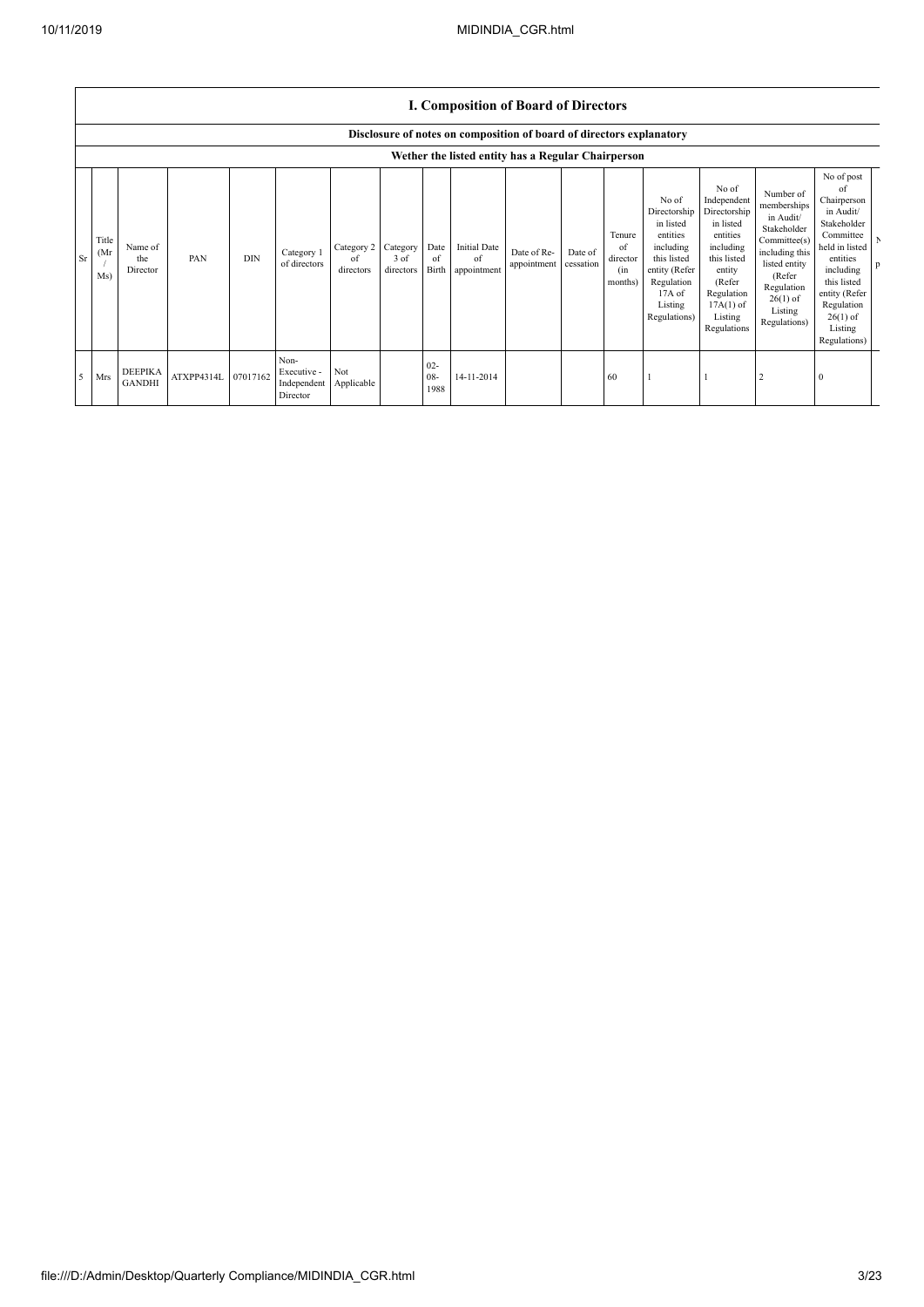|                        | <b>Text Block</b>                                                                                                                                                                                                                                                                                                                                                                                                                                                                            |
|------------------------|----------------------------------------------------------------------------------------------------------------------------------------------------------------------------------------------------------------------------------------------------------------------------------------------------------------------------------------------------------------------------------------------------------------------------------------------------------------------------------------------|
|                        | Company does not have any permanent chairman of the Company. However, Chairman is elected in<br>every Board Meeting by Board Members present in the meeting.                                                                                                                                                                                                                                                                                                                                 |
| Textual Information(1) | Mr. Rakesh Kumar Jain was initially appointed as Director of the Company on 01.06.2011. However, on<br>Commencement of Companies Act, 2013 Mr. Rakesh Kumar Jain was appointed as Independent<br>Director of the Company for first term of five years w.e.f 01.04.2014. Please note that members have<br>already given their consent in their annual general meeting held on 29.09.2018 for his re-appointment as<br>independent director for a second term of five years w.e.f. 01.04.2019. |
|                        | Mr. Aneet Jain was initially appointed as Director of the Company on 30.04.2002. However, on<br>Commencement of Companies Act, 2013 Mr. Aneet Jain was appointed as Independent Director of the<br>Company for first term of five years w.e.f 01.04.2014. Please note that members have already given their<br>consent in their annual general meeting held on 29.09.2018 for his re-appointment as independent<br>director for a second term of five years w.e.f. 01.04.2019.               |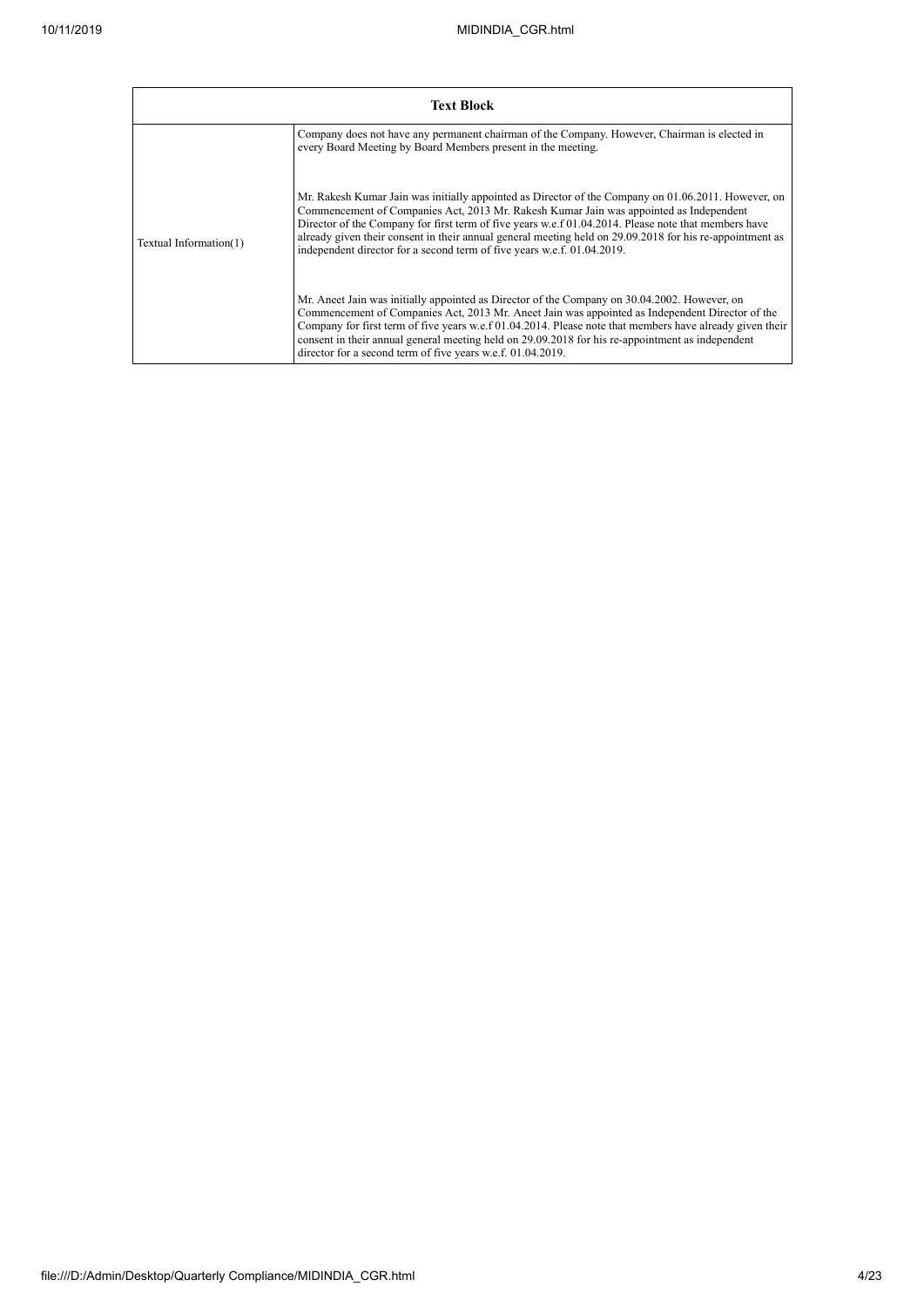| Annexure 1                                                                            |  |  |  |  |  |
|---------------------------------------------------------------------------------------|--|--|--|--|--|
| <b>II. Composition of Committees</b>                                                  |  |  |  |  |  |
| Disclosure of notes on composition of committees explanatory   Textual Information(1) |  |  |  |  |  |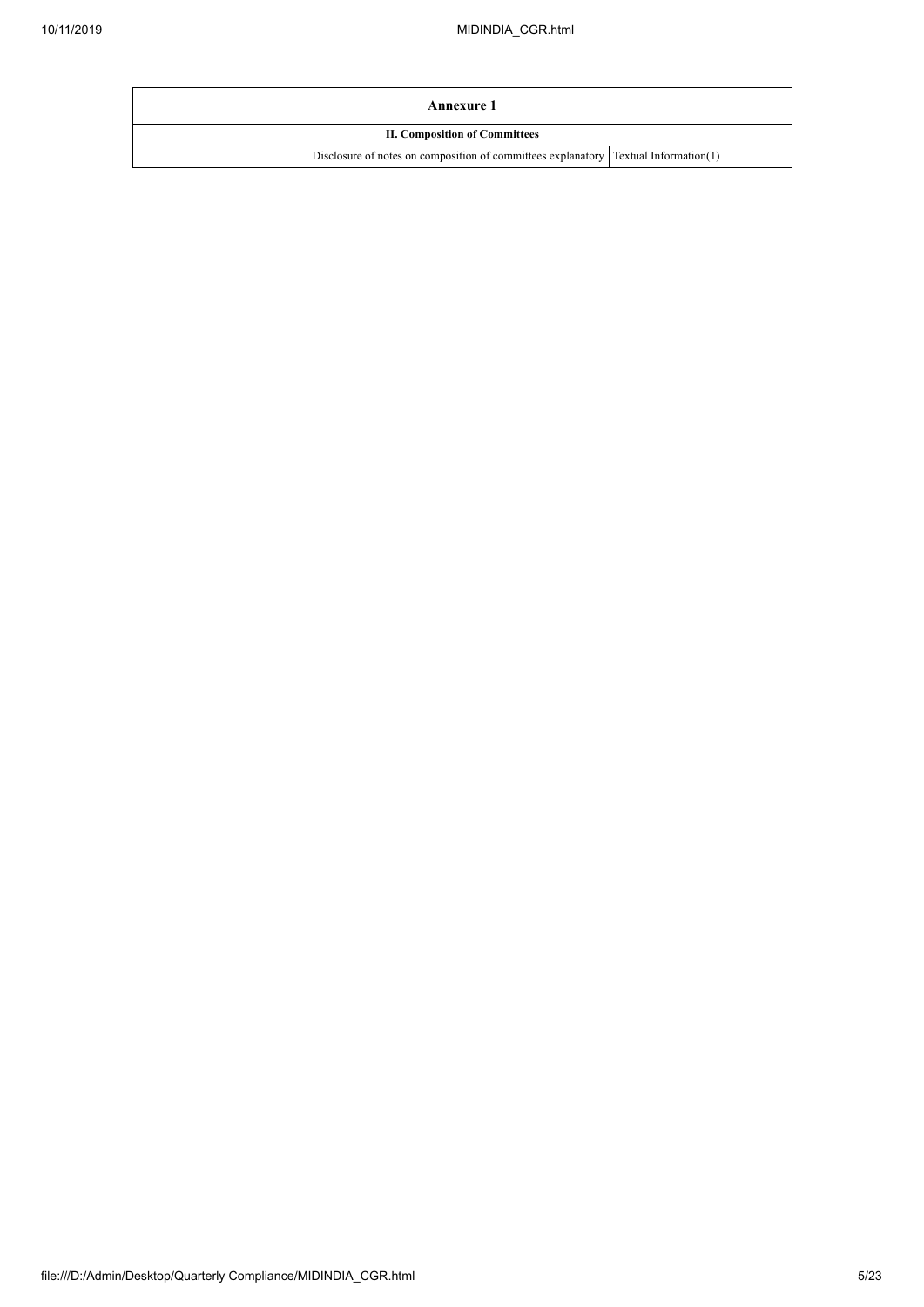| <b>Annexure 1 Text Block</b> |                                                                                                                                                                                                     |  |  |  |  |  |
|------------------------------|-----------------------------------------------------------------------------------------------------------------------------------------------------------------------------------------------------|--|--|--|--|--|
| Textual Information(1)       | Date of Appointment of Mr. Rakesh Kumar Jain and Mr. Aneet Jain as mentioned in Composition of<br>Committees is date of their re-appointment as Independent Director for second term of five years. |  |  |  |  |  |
|                              | Company is not required to Constitute CSR Committee. However, due to error shown on validation<br>regarding whether the CSR Committee has a regular chairperson, 'No' Option has been selected.     |  |  |  |  |  |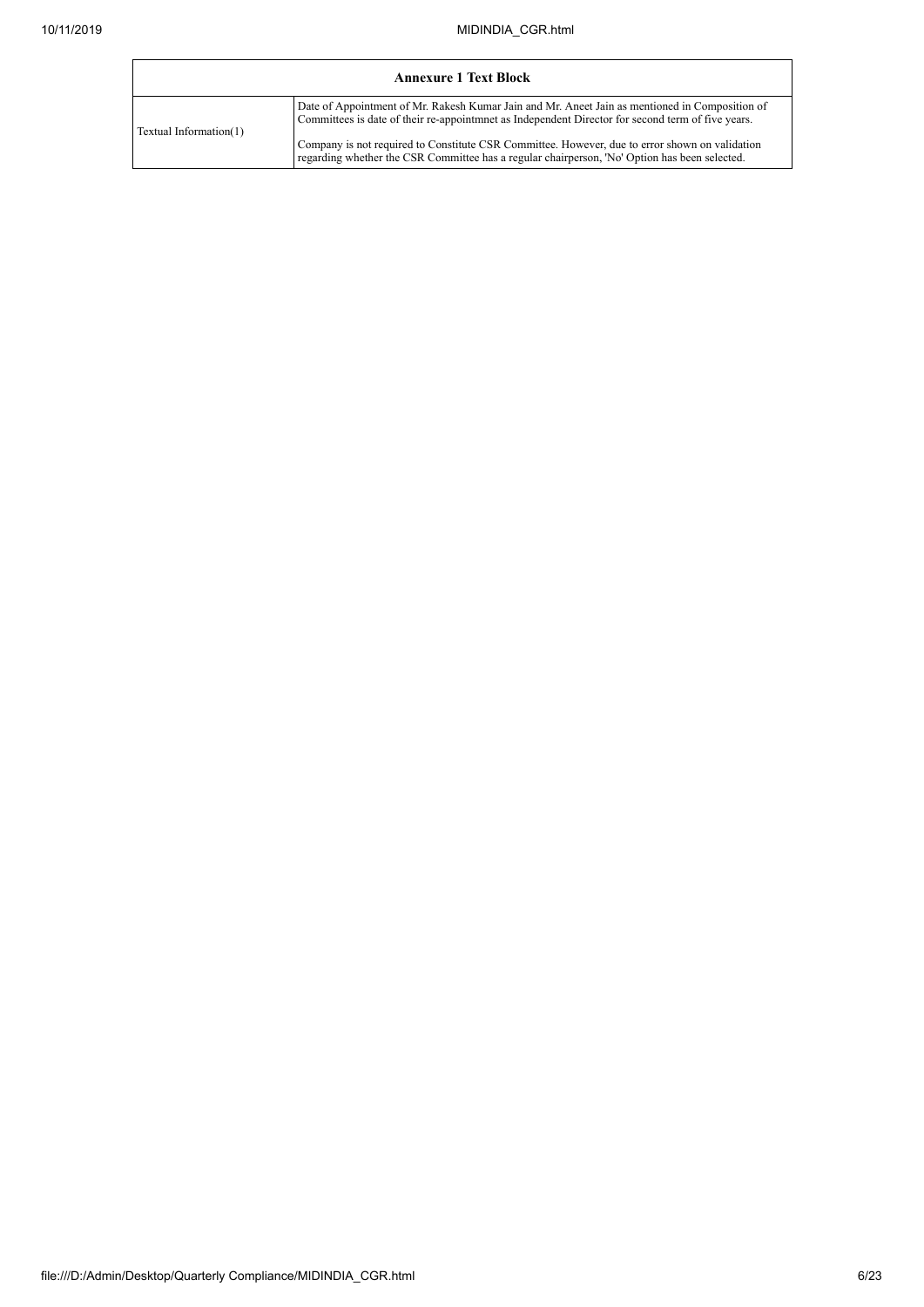|           | <b>Audit Committee Details</b> |                              |                                         |                            |                        |                      |         |  |  |  |  |
|-----------|--------------------------------|------------------------------|-----------------------------------------|----------------------------|------------------------|----------------------|---------|--|--|--|--|
|           |                                |                              |                                         |                            |                        |                      |         |  |  |  |  |
| <b>Sr</b> | <b>DIN</b><br>Number           | Name of Committee<br>members | Category 1 of directors                 | Category 2 of<br>directors | Date of<br>Appointment | Date of<br>Cessation | Remarks |  |  |  |  |
|           | 01548417                       | <b>RAKESH KUMAR</b><br>JAIN  | Non-Executive - Independent<br>Director | Chairperson                | $01-04-2019$           |                      |         |  |  |  |  |
| 2         | 07017162                       | DEEPIKA GANDHI               | Non-Executive - Independent<br>Director | Member                     | 14-11-2014             |                      |         |  |  |  |  |
|           | 00380080                       | <b>ANEET JAIN</b>            | Non-Executive - Independent<br>Director | Member                     | $01-04-2019$           |                      |         |  |  |  |  |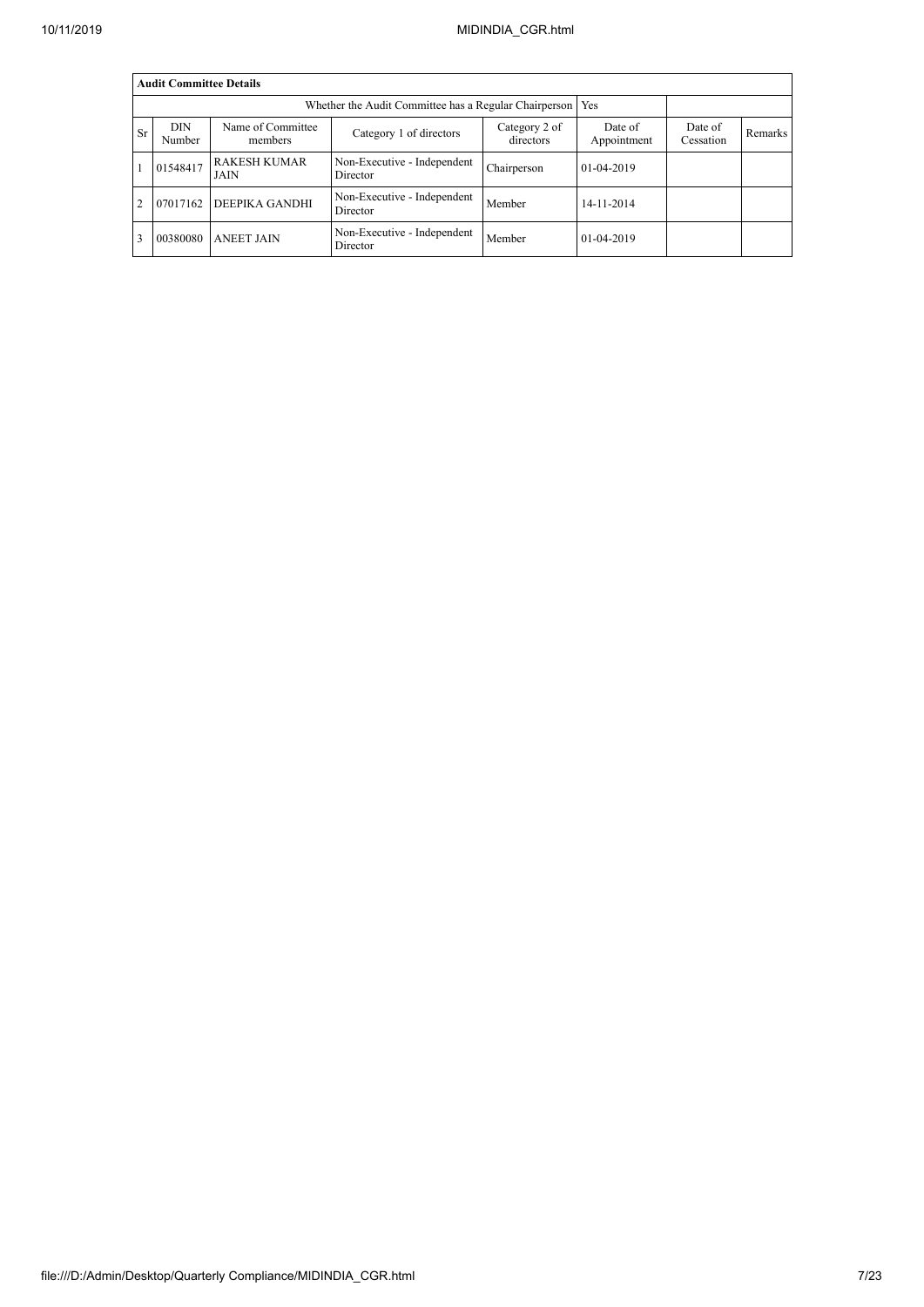|                | Nomination and remuneration committee                                             |                              |                                         |                            |                        |                      |         |  |  |  |  |
|----------------|-----------------------------------------------------------------------------------|------------------------------|-----------------------------------------|----------------------------|------------------------|----------------------|---------|--|--|--|--|
|                | Whether the Nomination and remuneration committee has a Regular Chairperson   Yes |                              |                                         |                            |                        |                      |         |  |  |  |  |
| <b>Sr</b>      | <b>DIN</b><br>Number                                                              | Name of Committee<br>members | Category 1 of directors                 | Category 2 of<br>directors | Date of<br>Appointment | Date of<br>Cessation | Remarks |  |  |  |  |
|                | 01548417                                                                          | <b>RAKESH KUMAR</b><br>JAIN  | Non-Executive - Independent<br>Director | Chairperson                | 01-04-2019             |                      |         |  |  |  |  |
| $\overline{2}$ | 07017162                                                                          | <b>DEEPIKA GANDHI</b>        | Non-Executive - Independent<br>Director | Member                     | 14-11-2014             |                      |         |  |  |  |  |
|                | 00380080                                                                          | <b>ANEET JAIN</b>            | Non-Executive - Independent<br>Director | Member                     | $01 - 04 - 2019$       |                      |         |  |  |  |  |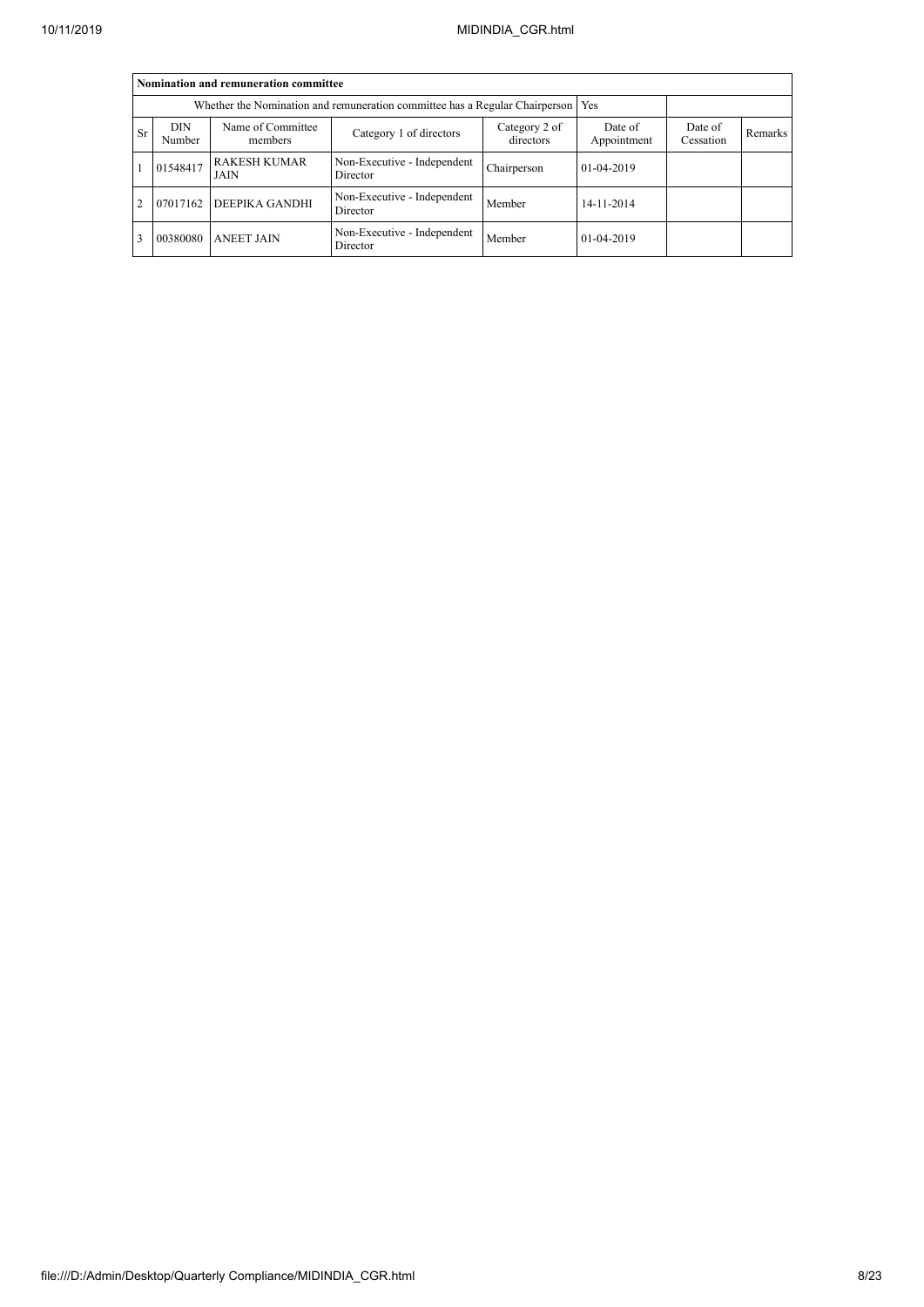|           | <b>Stakeholders Relationship Committee</b>                                      |                              |                                         |                            |                        |                      |         |  |  |  |  |
|-----------|---------------------------------------------------------------------------------|------------------------------|-----------------------------------------|----------------------------|------------------------|----------------------|---------|--|--|--|--|
|           | Whether the Stakeholders Relationship Committee has a Regular Chairperson   Yes |                              |                                         |                            |                        |                      |         |  |  |  |  |
| <b>Sr</b> | <b>DIN</b><br>Number                                                            | Name of Committee<br>members | Category 1 of directors                 | Category 2 of<br>directors | Date of<br>Appointment | Date of<br>Cessation | Remarks |  |  |  |  |
|           | 01548417                                                                        | <b>RAKESH KUMAR</b><br>JAIN  | Non-Executive - Independent<br>Director | Chairperson                | $01-04-2019$           |                      |         |  |  |  |  |
| 2         | 07017162                                                                        | DEEPIKA GANDHI               | Non-Executive - Independent<br>Director | Member                     | 14-11-2014             |                      |         |  |  |  |  |
|           | 00380080                                                                        | <b>ANEET JAIN</b>            | Non-Executive - Independent<br>Director | Member                     | $01-04-2019$           |                      |         |  |  |  |  |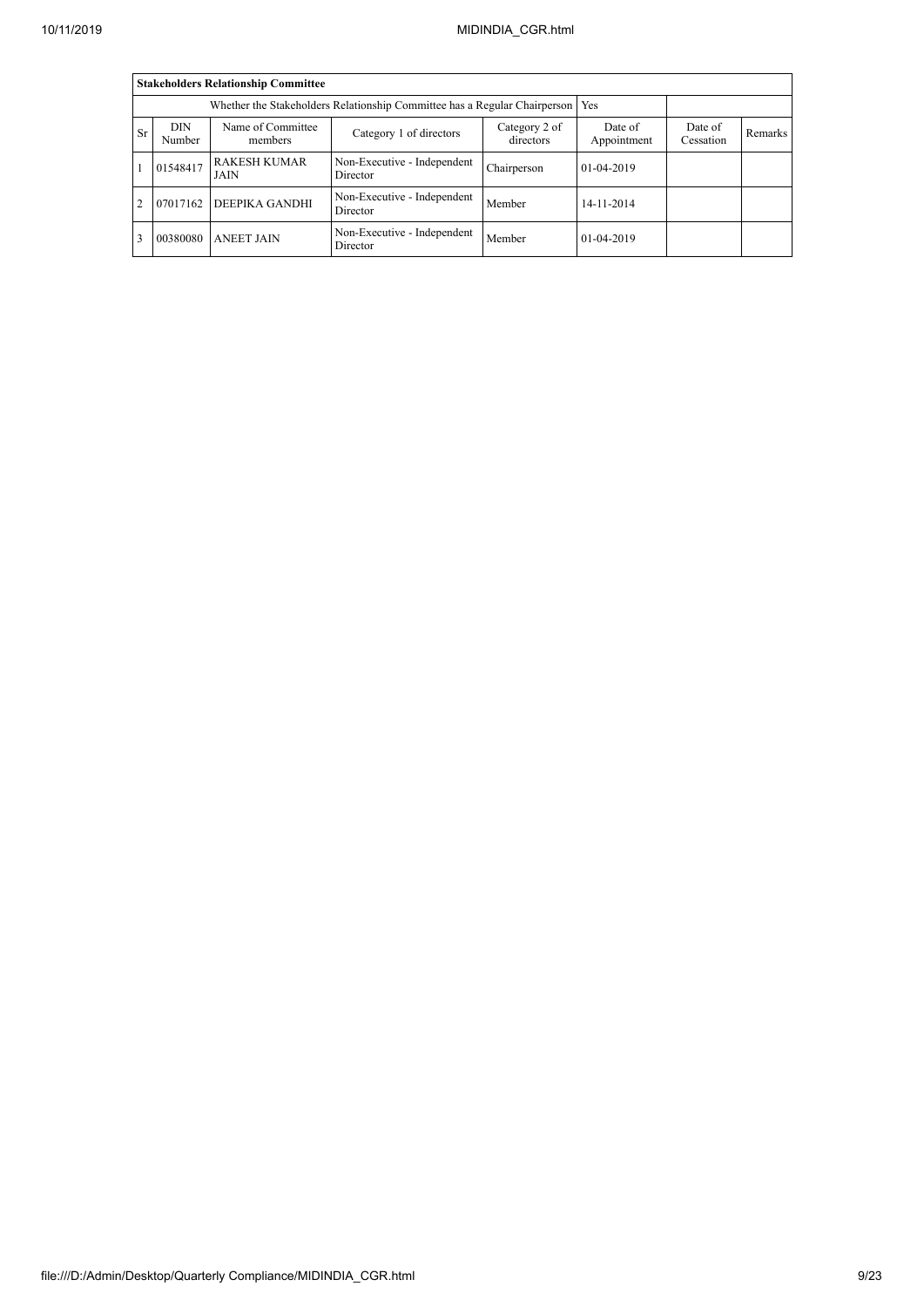|           | <b>Risk Management Committee</b> |                                                                 |                            |                            |                        |                      |         |  |  |  |
|-----------|----------------------------------|-----------------------------------------------------------------|----------------------------|----------------------------|------------------------|----------------------|---------|--|--|--|
|           |                                  | Whether the Risk Management Committee has a Regular Chairperson |                            |                            |                        |                      |         |  |  |  |
| <b>Sr</b> | DIN<br>Number                    | Name of Committee<br>members                                    | Category 1 of<br>directors | Category 2 of<br>directors | Date of<br>Appointment | Date of<br>Cessation | Remarks |  |  |  |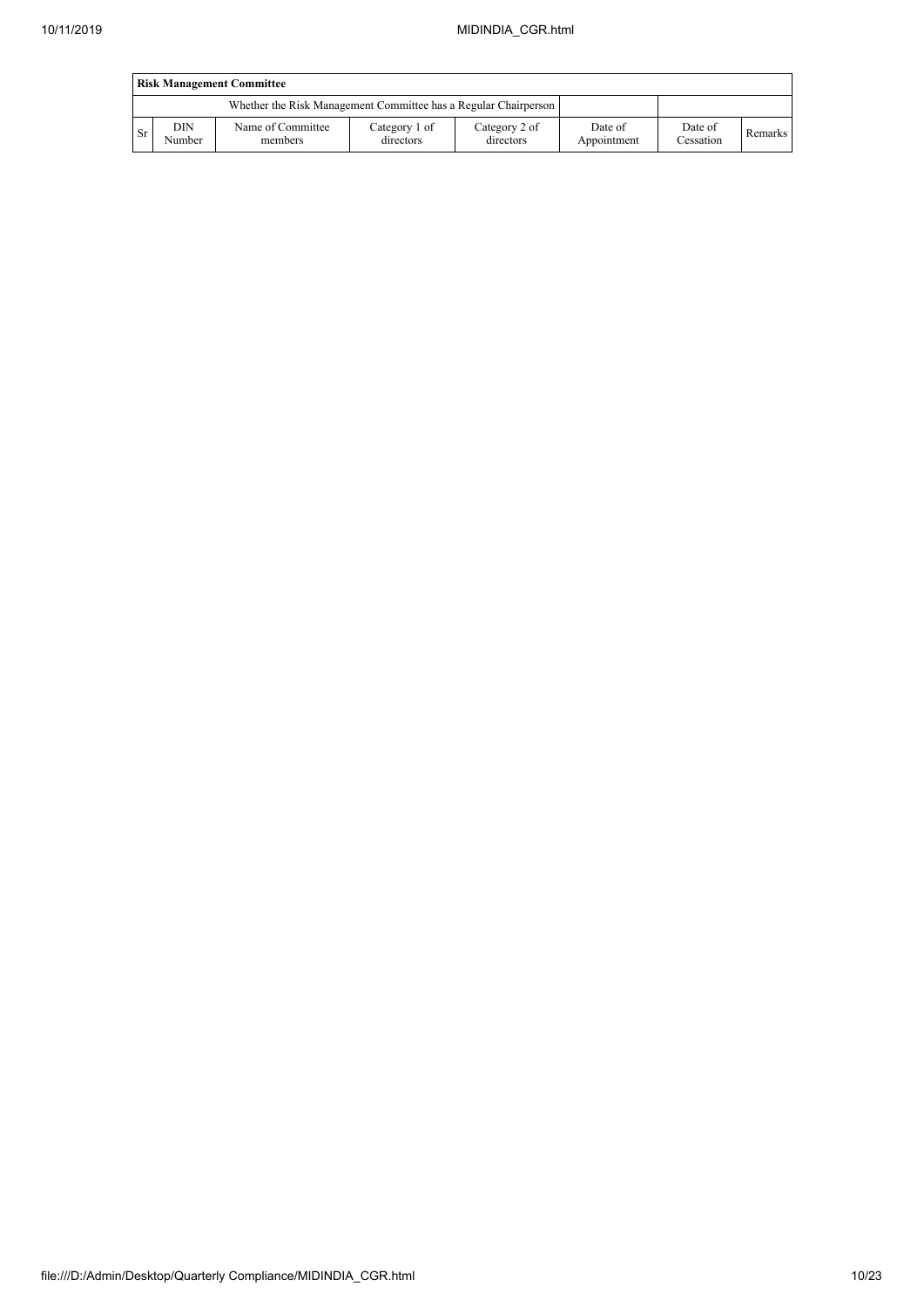|           | <b>Corporate Social Responsibility Committee</b> |                                                                                      |                            |                            |                        |                      |         |  |  |  |
|-----------|--------------------------------------------------|--------------------------------------------------------------------------------------|----------------------------|----------------------------|------------------------|----------------------|---------|--|--|--|
|           |                                                  | Whether the Corporate Social Responsibility Committee has a Regular Chairperson   No |                            |                            |                        |                      |         |  |  |  |
| <b>Sr</b> | <b>DIN</b><br>Number                             | Name of Committee<br>members                                                         | Category 1 of<br>directors | Category 2 of<br>directors | Date of<br>Appointment | Date of<br>Cessation | Remarks |  |  |  |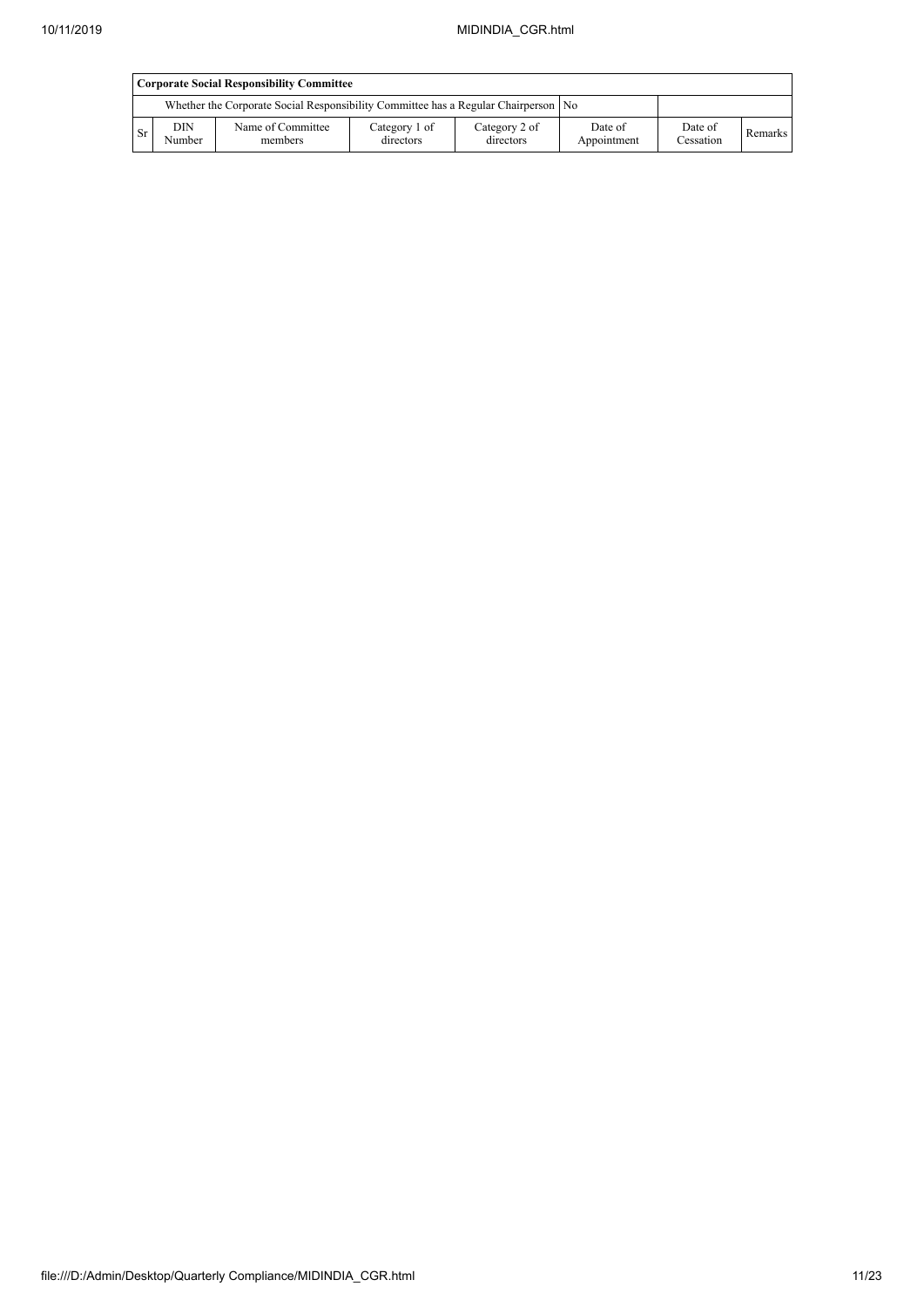| <b>Other Committee</b> |                                                                                                                                     |  |  |  |  |  |  |  |  |  |
|------------------------|-------------------------------------------------------------------------------------------------------------------------------------|--|--|--|--|--|--|--|--|--|
|                        | Sr   DIN Number   Name of Committee members   Name of other committee   Category 1 of directors   Category 2 of directors   Remarks |  |  |  |  |  |  |  |  |  |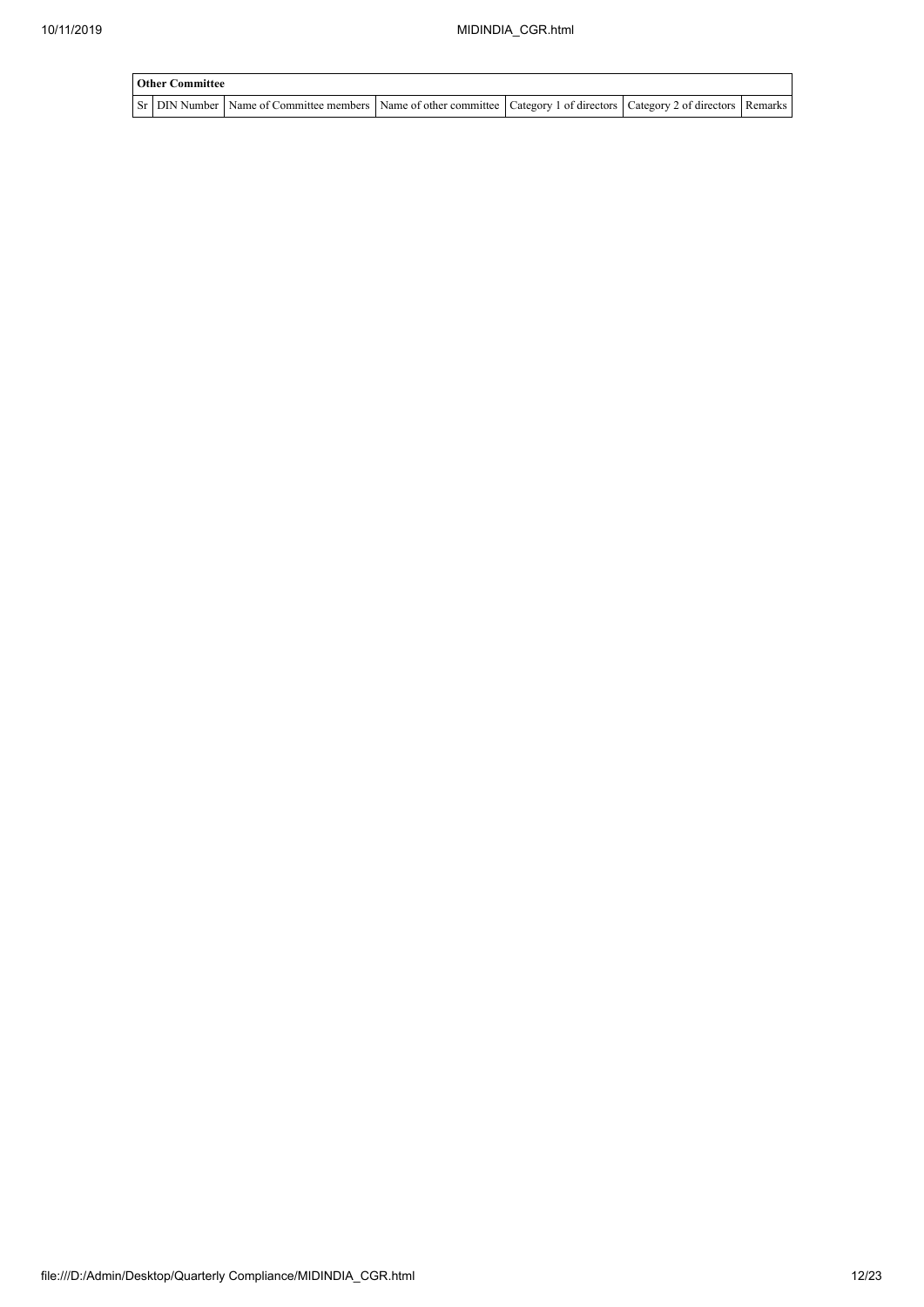|                                                                     | Annexure 1                                                    |                                                               |                                                                   |                                       |                                                     |                                    |                                                           |
|---------------------------------------------------------------------|---------------------------------------------------------------|---------------------------------------------------------------|-------------------------------------------------------------------|---------------------------------------|-----------------------------------------------------|------------------------------------|-----------------------------------------------------------|
|                                                                     | <b>Annexure 1</b>                                             |                                                               |                                                                   |                                       |                                                     |                                    |                                                           |
|                                                                     | III. Meeting of Board of Directors                            |                                                               |                                                                   |                                       |                                                     |                                    |                                                           |
| Disclosure of notes on meeting of board of<br>directors explanatory |                                                               |                                                               |                                                                   |                                       |                                                     |                                    |                                                           |
| Sr                                                                  | $Date(s)$ of meeting<br>$(if any)$ in the<br>previous quarter | $Date(s)$ of<br>meeting (if any)<br>in the current<br>quarter | Maximum gap between<br>any two consecutive (in<br>number of days) | Notes for<br>not<br>providing<br>Date | Whether<br>requirement of<br>Quorum met<br>(Yes/No) | Number of<br>Directors<br>present* | No. of Independent<br>Directors attending<br>the meeting* |
|                                                                     | 24-05-2019                                                    |                                                               |                                                                   |                                       | Yes                                                 |                                    |                                                           |
| $\overline{2}$                                                      | 06-06-2019                                                    |                                                               | 12                                                                |                                       | Yes                                                 |                                    |                                                           |
| 3                                                                   |                                                               | 12-08-2019                                                    | 66                                                                |                                       | Yes                                                 | 5                                  |                                                           |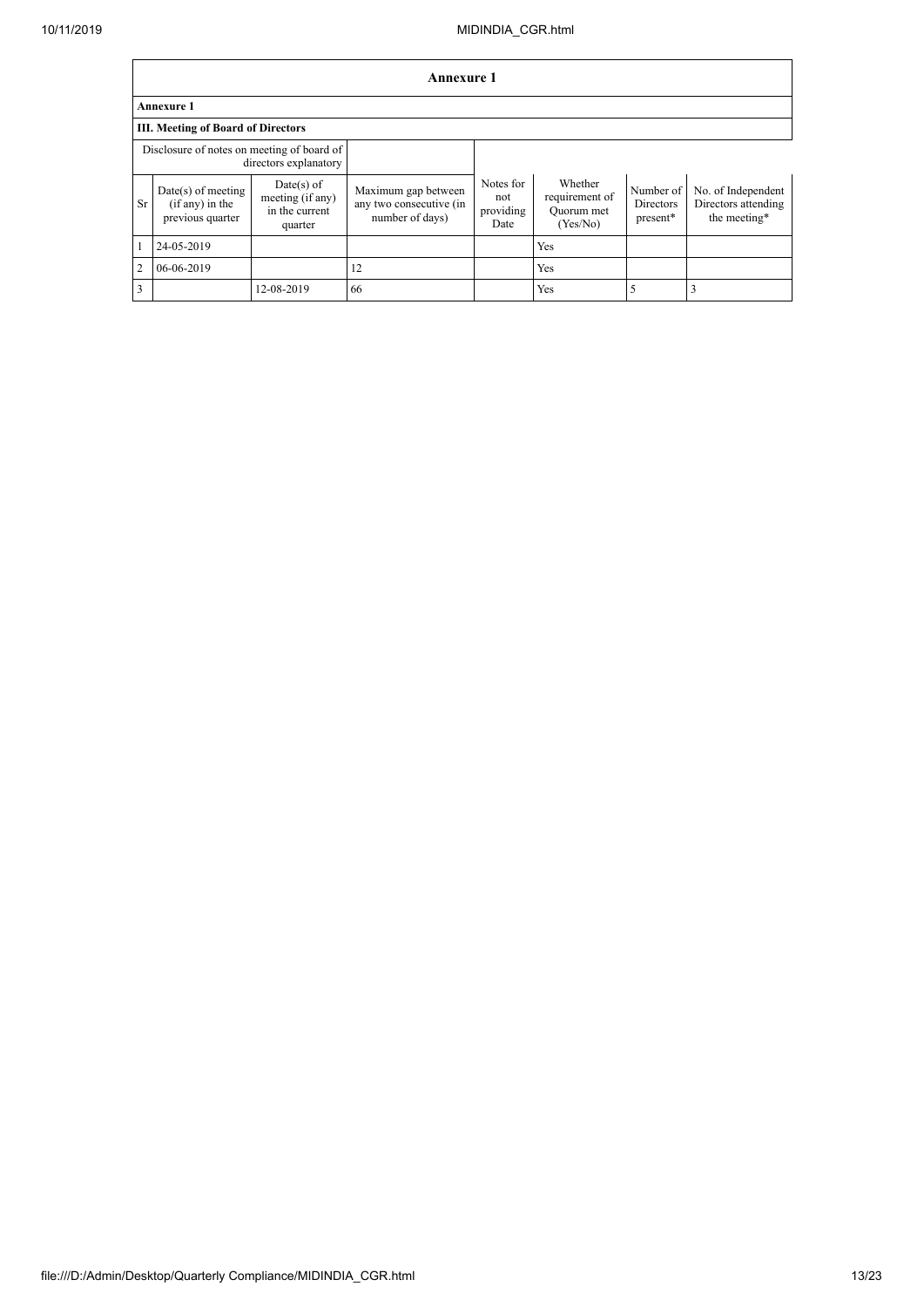$\overline{\phantom{a}}$ 

٦

|                | <b>Annexure 1</b>                                |                                                                                                          |                                                                      |                               |                                       |                                                        |                                               |                                                                 |
|----------------|--------------------------------------------------|----------------------------------------------------------------------------------------------------------|----------------------------------------------------------------------|-------------------------------|---------------------------------------|--------------------------------------------------------|-----------------------------------------------|-----------------------------------------------------------------|
|                | IV. Meeting of Committees                        |                                                                                                          |                                                                      |                               |                                       |                                                        |                                               |                                                                 |
|                |                                                  |                                                                                                          | Disclosure of notes on meeting of committees explanatory             |                               |                                       |                                                        |                                               |                                                                 |
| Sr             | Name of<br>Committee                             | Date(s) of meeting (Enter<br>dates of Previous quarter and<br>Current quarter in<br>chronological order) | Maximum gap<br>between any two<br>consecutive (in<br>number of days) | Name of<br>other<br>committee | Reson for<br>not<br>providing<br>date | Whether<br>requirement<br>of Quorum<br>met<br>(Yes/No) | Number<br>$\sigma$ f<br>Directors<br>present* | No. of<br>Independent<br>Directors<br>attending the<br>meeting* |
|                | Audit<br>Committee                               | 24-05-2019                                                                                               |                                                                      |                               |                                       | Yes                                                    |                                               |                                                                 |
| $\overline{2}$ | Audit<br>Committee                               | 12-08-2019                                                                                               | 79                                                                   |                               |                                       | Yes                                                    | 3                                             | 3                                                               |
| 3              | Stakeholders<br>Relationship<br>Committee        | 24-05-2019                                                                                               |                                                                      |                               |                                       | Yes                                                    |                                               |                                                                 |
| $\overline{4}$ | <b>Stakeholders</b><br>Relationship<br>Committee | 12-08-2019                                                                                               | 79                                                                   |                               |                                       | Yes                                                    | 3                                             | 3                                                               |
| 5              | Nomination<br>and<br>remuneration<br>committee   | 06-06-2019                                                                                               |                                                                      |                               |                                       | Yes                                                    |                                               |                                                                 |
| 6              | Nomination<br>and<br>remuneration<br>committee   | 12-08-2019                                                                                               | 66                                                                   |                               |                                       | Yes                                                    | 3                                             | 3                                                               |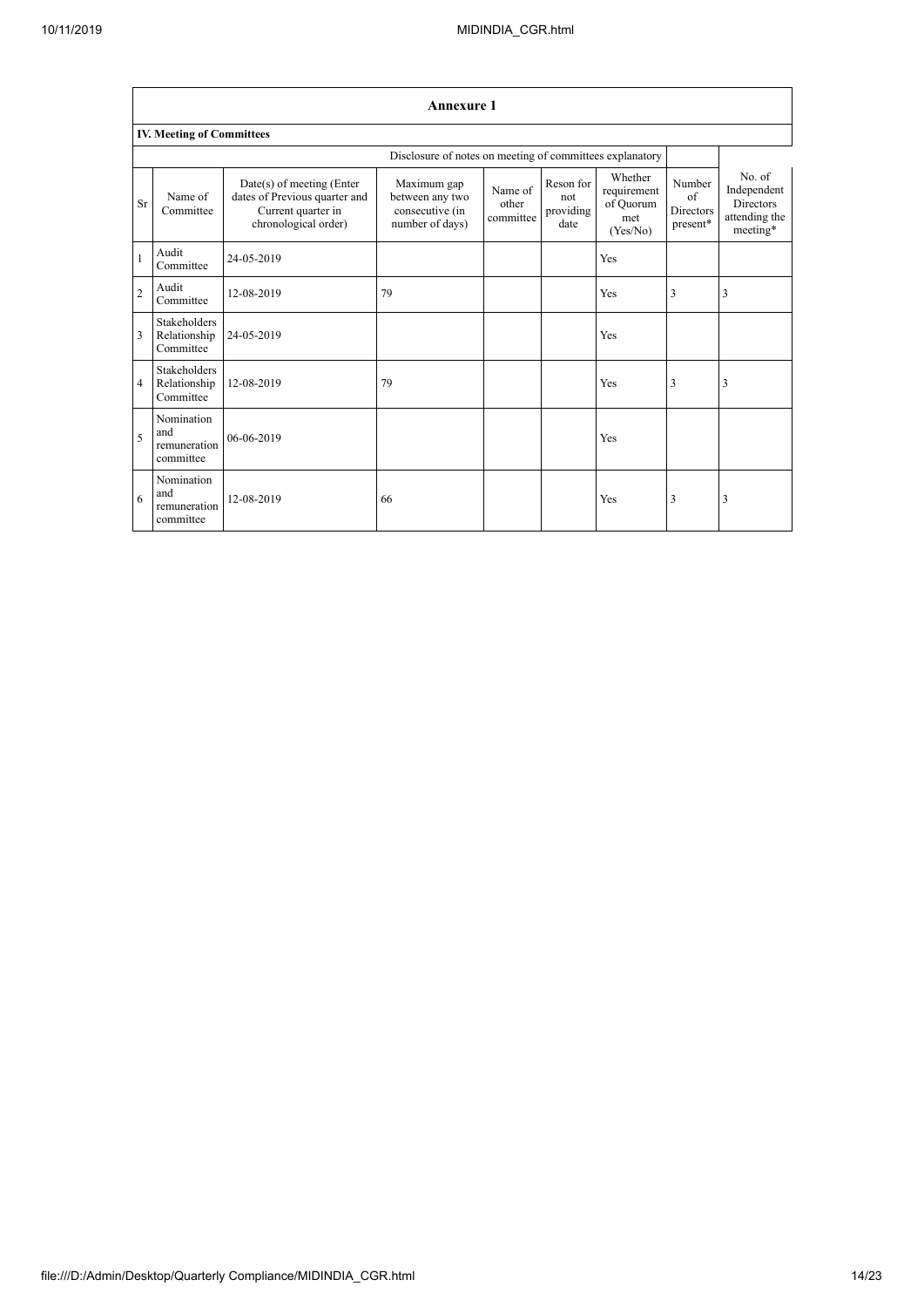|                | Annexure 1                                                                                                |                                  |                                                                    |  |  |  |
|----------------|-----------------------------------------------------------------------------------------------------------|----------------------------------|--------------------------------------------------------------------|--|--|--|
|                | <b>V. Related Party Transactions</b>                                                                      |                                  |                                                                    |  |  |  |
| Sr             | Subject                                                                                                   | Compliance status<br>(Yes/No/NA) | If status is "No" details of non-<br>compliance may be given here. |  |  |  |
|                | Whether prior approval of audit committee obtained                                                        | <b>Yes</b>                       |                                                                    |  |  |  |
| $\overline{2}$ | Whether shareholder approval obtained for material RPT                                                    | <b>NA</b>                        |                                                                    |  |  |  |
| $\overline{3}$ | Whether details of RPT entered into pursuant to omnibus approval<br>have been reviewed by Audit Committee | Yes                              |                                                                    |  |  |  |
|                | Disclosure of notes on related party transactions<br>Textual Information(1)                               |                                  |                                                                    |  |  |  |
|                | Disclosure of notes of material transaction with related party<br>Textual Information(2)                  |                                  |                                                                    |  |  |  |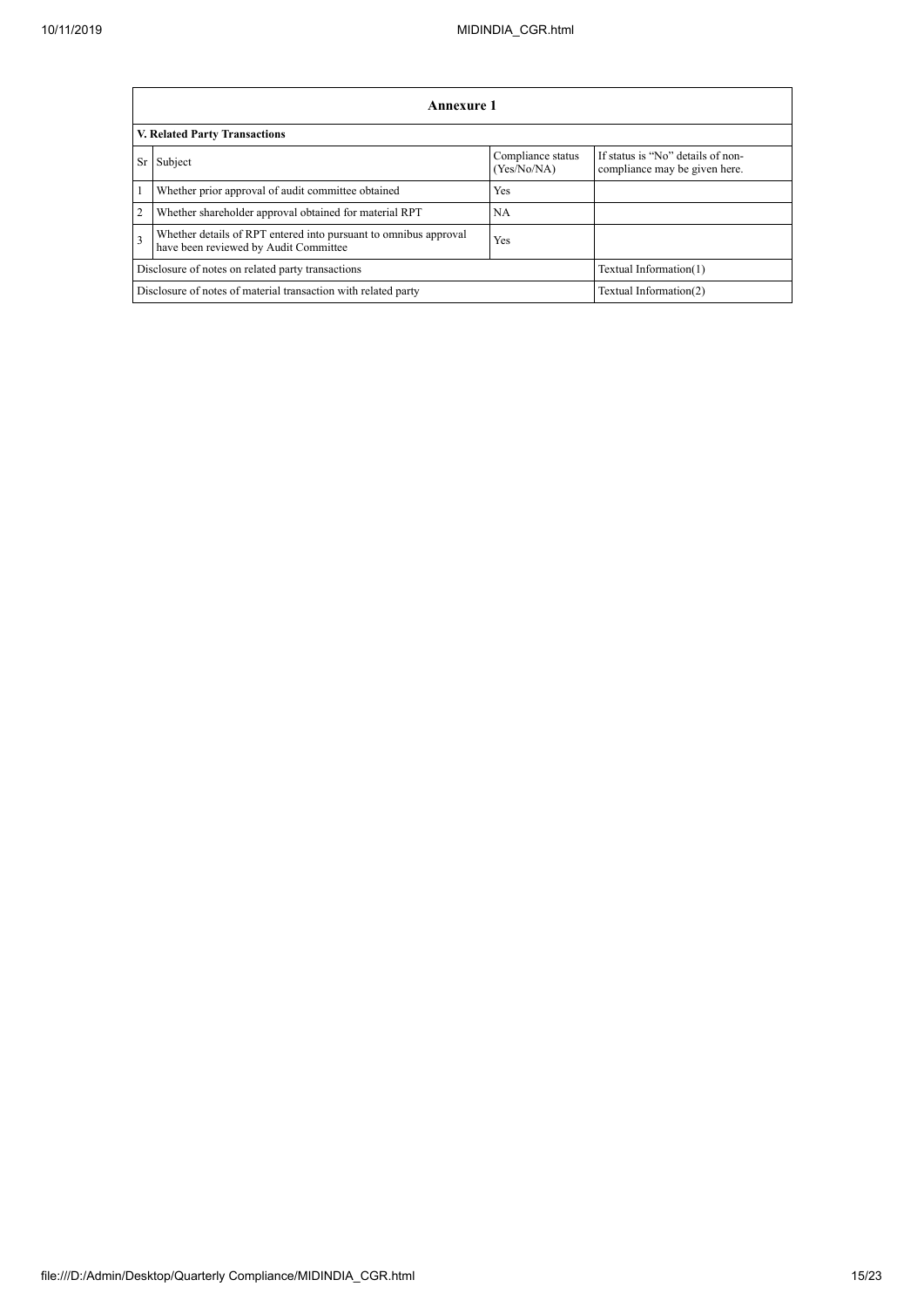|                        | <b>Text Block</b>                                                                          |
|------------------------|--------------------------------------------------------------------------------------------|
| Textual Information(1) | No related party transaction entered except remuneration given to Key Managerial Personnel |
| Textual Information(2) | During the quarter the Company does not have any material related party transaction.       |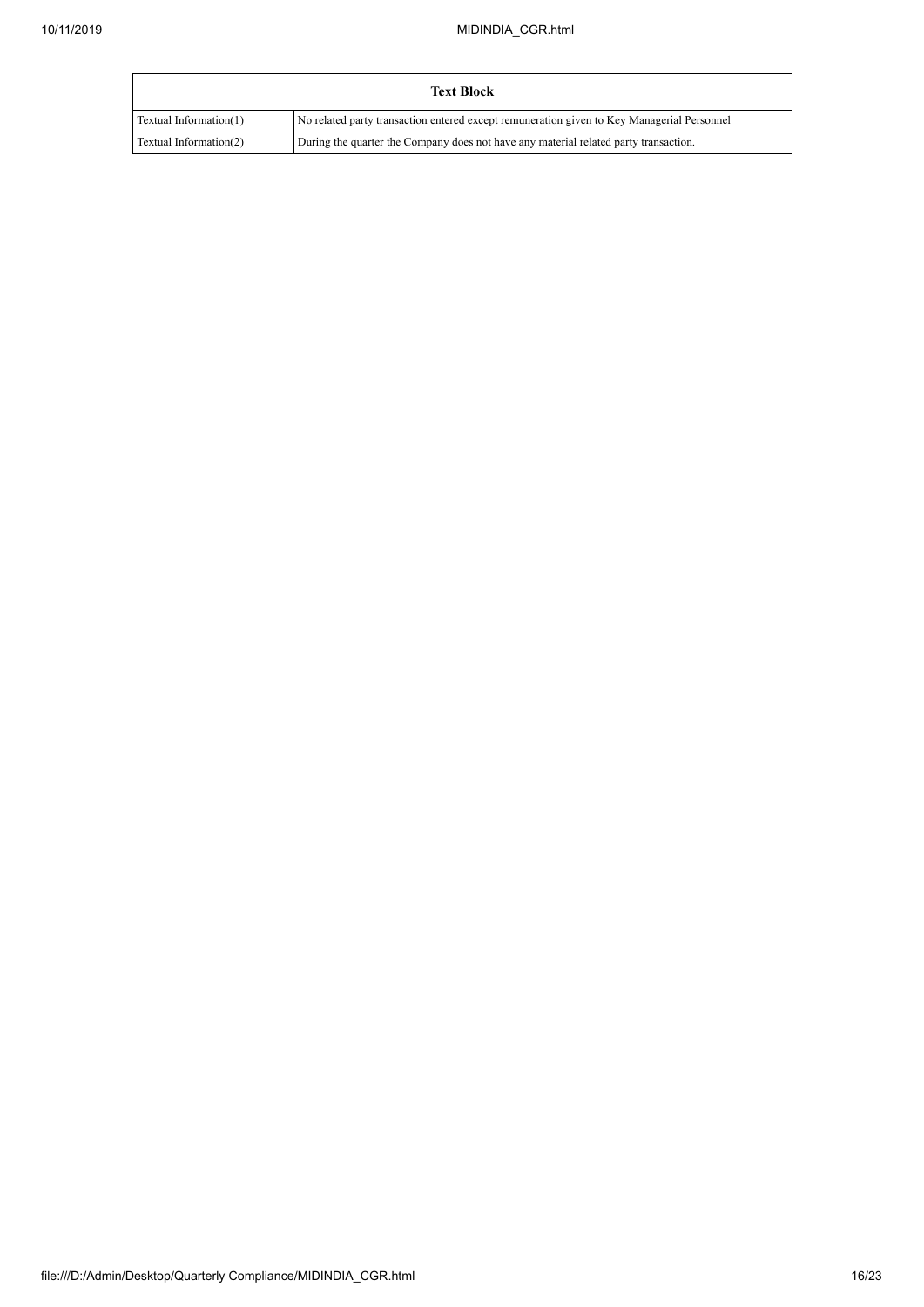|                          | <b>Annexure 1</b>                                                                                                                                                                                               |                               |  |  |  |
|--------------------------|-----------------------------------------------------------------------------------------------------------------------------------------------------------------------------------------------------------------|-------------------------------|--|--|--|
|                          | <b>VI. Affirmations</b>                                                                                                                                                                                         |                               |  |  |  |
|                          | Sr Subject                                                                                                                                                                                                      | Compliance<br>status (Yes/No) |  |  |  |
|                          | The composition of Board of Directors is in terms of SEBI (Listing obligations and disclosure requirements)<br>Regulations, 2015                                                                                | Yes                           |  |  |  |
| $\overline{2}$           | The composition of the following committees is in terms of SEBI(Listing obligations and disclosure requirements)<br>Regulations, 2015 a. Audit Committee                                                        | Yes                           |  |  |  |
| 3                        | The composition of the following committees is in terms of SEBI(Listing obligations and disclosure requirements)<br>Regulations, 2015. b. Nomination & remuneration committee                                   | Yes                           |  |  |  |
| $\overline{4}$           | The composition of the following committees is in terms of SEBI(Listing obligations and disclosure requirements)<br>Regulations, 2015. c. Stakeholders relationship committee                                   | Yes                           |  |  |  |
| $\overline{\phantom{0}}$ | The composition of the following committees is in terms of SEBI(Listing obligations and disclosure requirements)<br>Regulations, 2015. d. Risk management committee (applicable to the top 500 listed entities) | <b>NA</b>                     |  |  |  |
| 6                        | The committee members have been made aware of their powers, role and responsibilities as specified in SEBI<br>(Listing obligations and disclosure requirements) Regulations, 2015.                              | Yes                           |  |  |  |
| $\overline{7}$           | The meetings of the board of directors and the above committees have been conducted in the manner as specified in<br>SEBI (Listing obligations and disclosure requirements) Regulations, 2015.                  | Yes                           |  |  |  |
| 8                        | This report and/or the report submitted in the previous quarter has been placed before Board of Directors.                                                                                                      | Yes                           |  |  |  |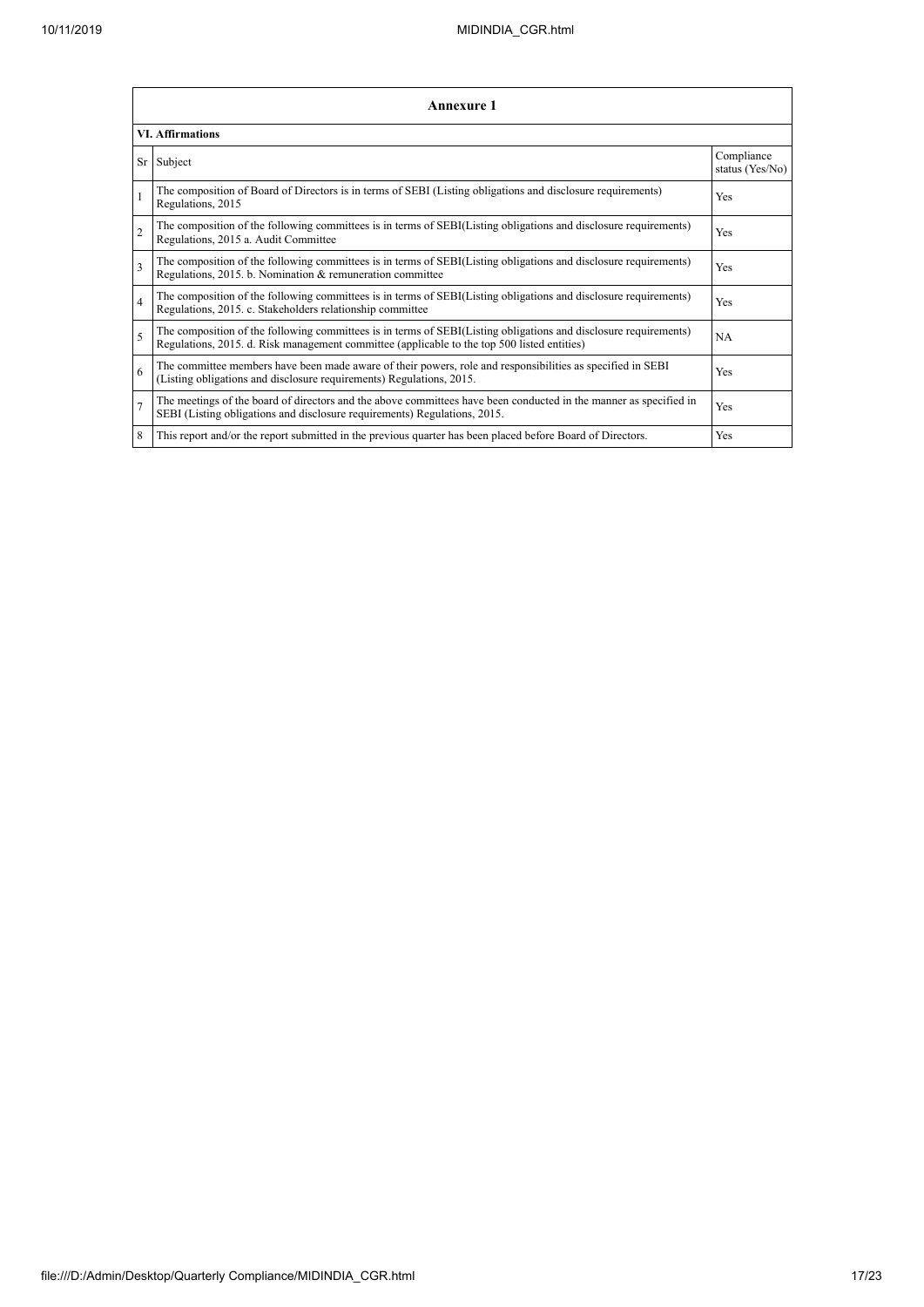|      | <b>Annexure 1</b>            |                                          |  |  |  |
|------|------------------------------|------------------------------------------|--|--|--|
| 1 Sr | Subject<br>Compliance status |                                          |  |  |  |
|      | Name of signatory            | <b>SHAILENDRA AGRAWAL</b>                |  |  |  |
|      | Designation                  | Company Secretary and Compliance Officer |  |  |  |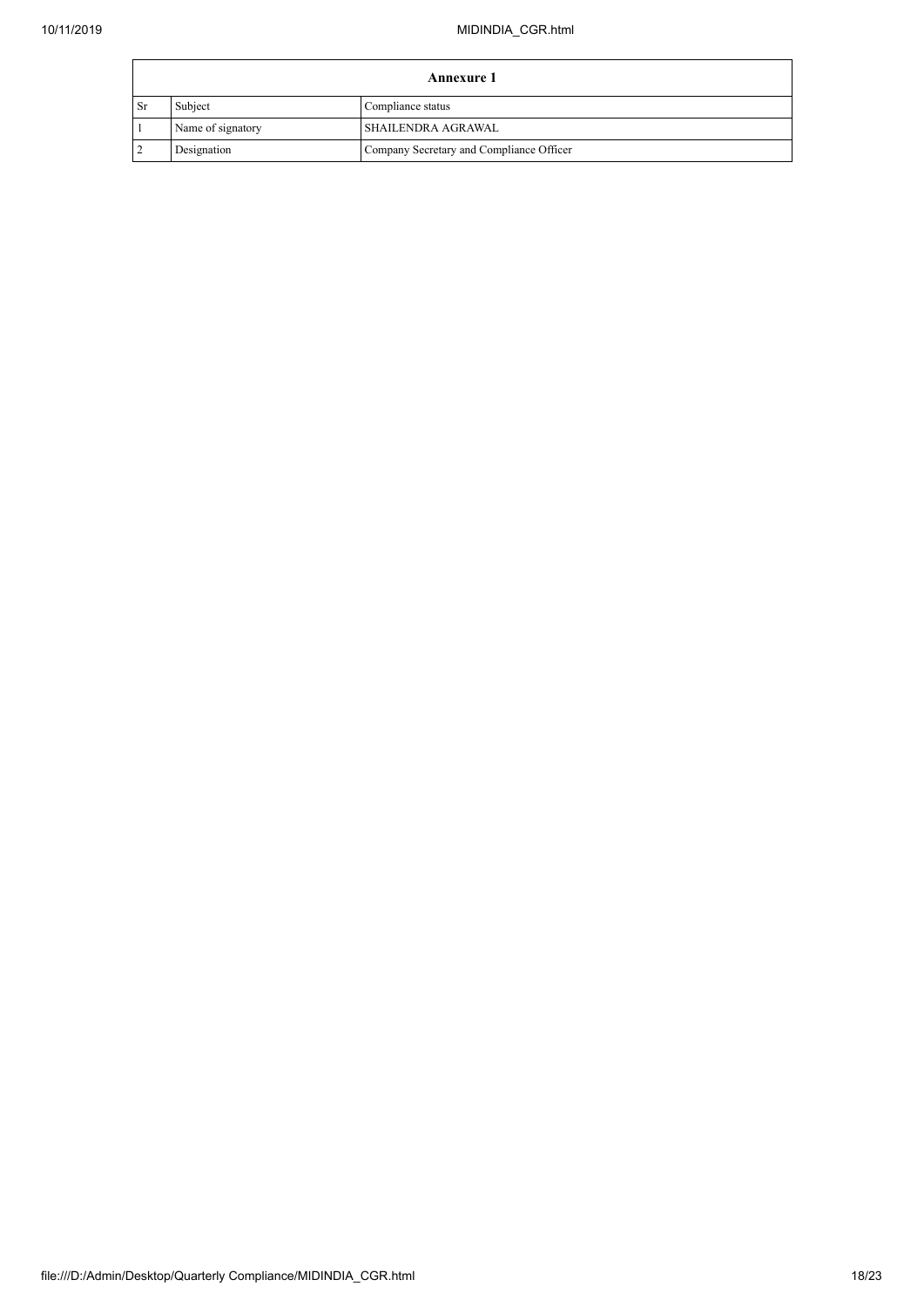**Text Block**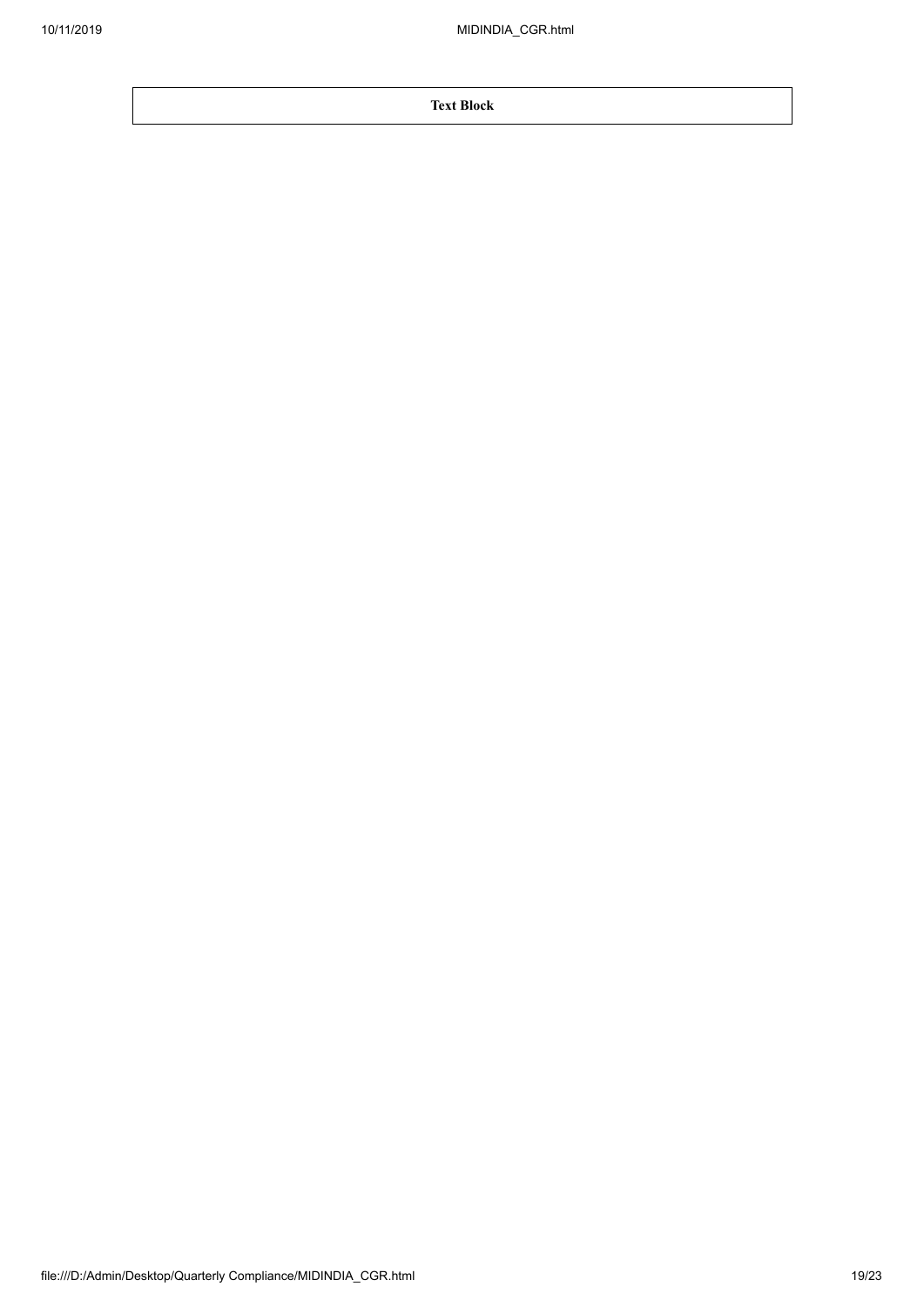|                         | <b>Annexure III</b>                                                                                                                                                                  |                                              |                                     |                                                                      |  |  |
|-------------------------|--------------------------------------------------------------------------------------------------------------------------------------------------------------------------------------|----------------------------------------------|-------------------------------------|----------------------------------------------------------------------|--|--|
|                         | <b>III.</b> Affirmations                                                                                                                                                             |                                              |                                     |                                                                      |  |  |
|                         | Sr Particulars                                                                                                                                                                       | Regulation<br>Number                         | Compliance<br>status<br>(Yes/No/NA) | If status is "No" details of<br>non-compliance may be<br>given here. |  |  |
| 1                       | Copy of the annual report including balance sheet, profit and loss account,<br>directors report, corporate governance report, business responsibility<br>report displayed on website | 46(2)                                        | Yes                                 |                                                                      |  |  |
| $\overline{2}$          | Presence of Chairperson of Audit Committee at the Annual General<br>Meeting                                                                                                          | 18(1)(d)                                     | Yes                                 |                                                                      |  |  |
| $\overline{\mathbf{3}}$ | Presence of Chairperson of the nomination and remuneration committee at<br>the annual general meeting                                                                                | 19(3)                                        | Yes                                 |                                                                      |  |  |
| 4                       | Presence of Chairperson of the Stakeholder Relationship committee at the<br>annual general meeting                                                                                   | 20(3)                                        | Yes                                 |                                                                      |  |  |
| 5                       | Whether "Corporate Governance Report" disclosed in Annual Report                                                                                                                     | $34(3)$ read with<br>para C of<br>Schedule V | Yes                                 |                                                                      |  |  |
|                         | Any other information to be provided                                                                                                                                                 |                                              |                                     |                                                                      |  |  |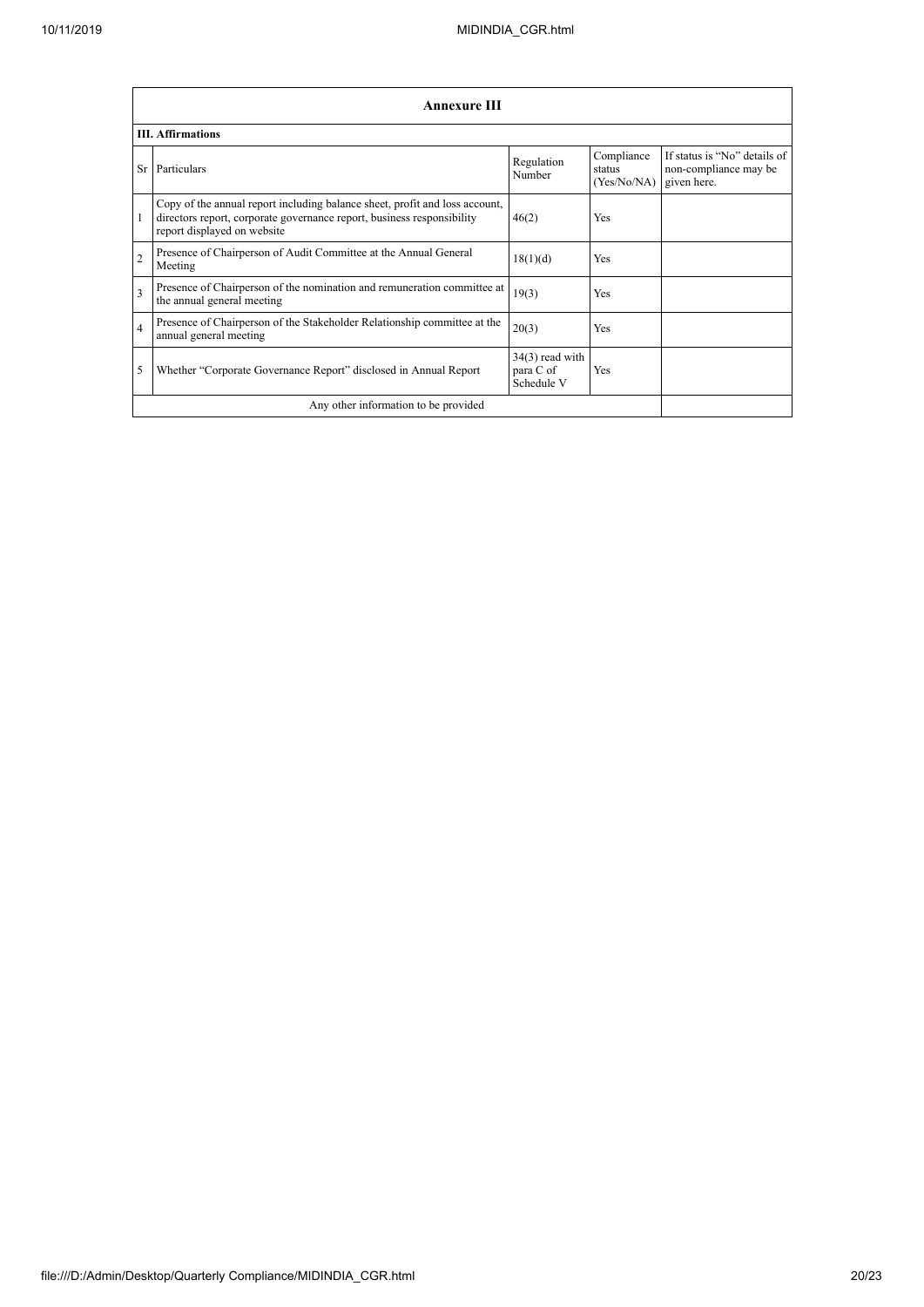| Annexure III      |                                          |  |  |  |
|-------------------|------------------------------------------|--|--|--|
| Name of signatory | I SHAILENDRA AGRAWAL                     |  |  |  |
| Designation       | Company Secretary and Compliance Officer |  |  |  |